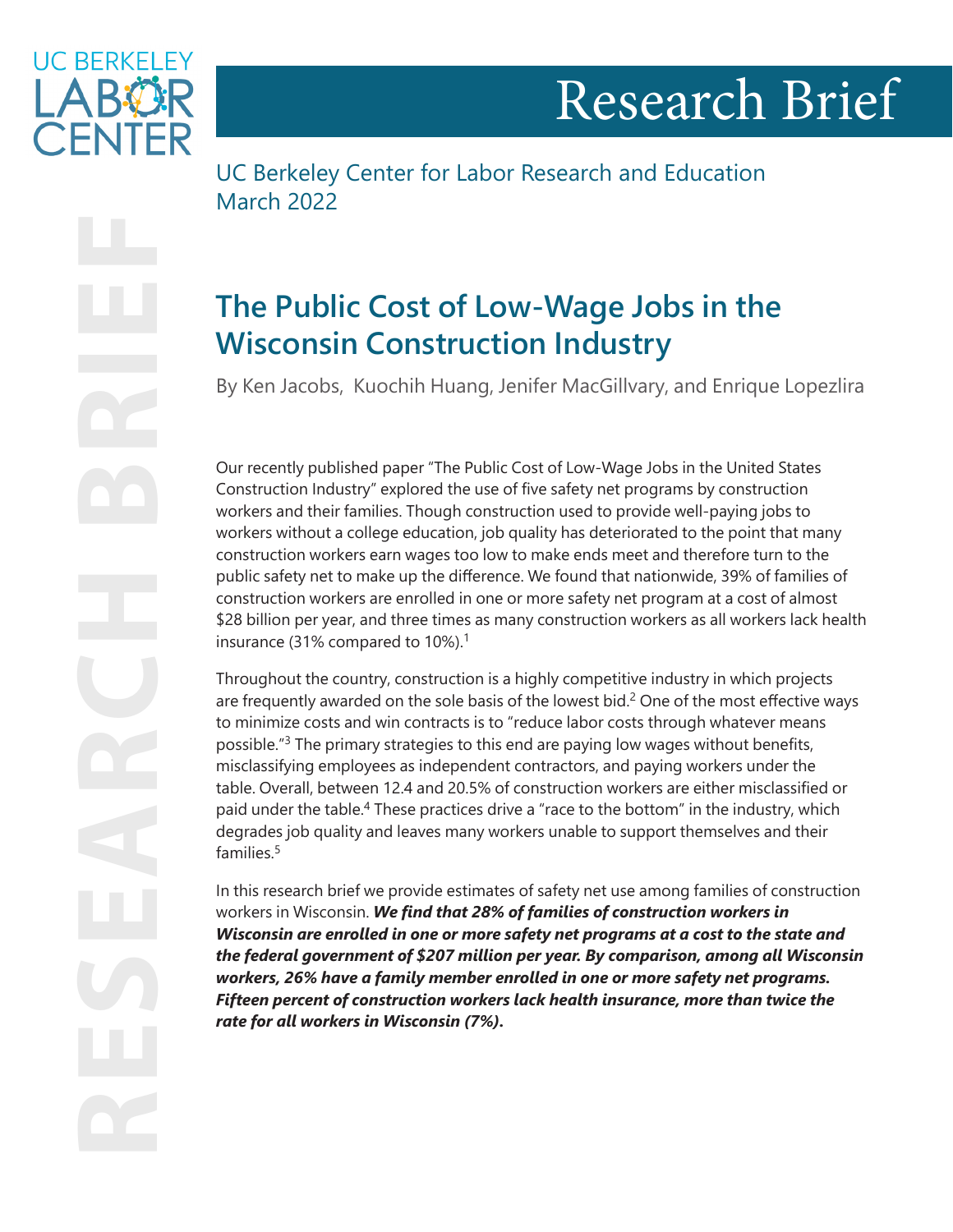### <span id="page-1-0"></span>**Data and Definitions**

We examine Wisconsin construction workers' and their families' utilization of the five largest means-tested safety net programs for which data are available: Medicaid; Children's Health Insurance Program (CHIP); basic household income assistance under Temporary Aid for Needy Families (TANF); Earned Income Tax Credit (EITC); and Supplemental Nutrition Assistance Program (SNAP). Responsibility for funding the health programs is shared by Wisconsin and the federal government. We include only the cash assistance portion of TANF, and this program too receives funding from both Wisconsin and the federal government. While 31 states, including Wisconsin, have state-level EITC programs, this analysis includes only the federal EITC.<sup>[10](#page-5-0)</sup> The federal government alone funds SNAP. We analyze only programs that function as income supplements, omitting job-training, housing cost assistance, educational, and other programs that indirectly assist low-income families.

To calculate the numbers of working families who participated in safety net programs, we restrict the sample to those who work 27 or more weeks per year and 10 or more hours per week in all industries in Wisconsin. We exclude workers who live in institutional group quarters. To identify construction workers, we further use the 1990 Census Bureau industrial code All Construction (60), and the 2010 Census Bureau occupation codes from First-Line Supervisors of Construction Trades and Extraction Workers (6200) to Construction Workers, n.e.c. (6765), and we include W2 workers and the not-incorporated self-employed but exclude the incorporated self-employed.

#### **Results**

Table 1 shows the annual enrollment in safety net programs of construction workers and their families in Wisconsin between 2015 and 2019. We estimate that 28% of construction working families are enrolled in at least one program, very close to the 26% of all working families. Construction working families have similar enrollment to all working families in all five meanstested programs.

*Overall, construction working families are 8% more likely than all working families to participate in one or more means-tested safety net programs in Wisconsin. Nevertheless, construction working families are slightly less likely than all working to participate in Adult Medicaid (11% v. 13%) and Children's Medicaid (8% v. 9%).*

## **About Wisconsin's Construction Industry**

- In Wisconsin there are approximately 168,000 people employed in construction, about 1 in 18 workers statewide.<sup>6</sup>
- Just prior to the COVID-19 pandemic, in 2019, construction contributed \$14.3 billion, or 4.1%, of Wisconsin's GDP.[7](#page-5-0)
- Construction accounted for \$14.0 billion in personal income, or \$1 out of every \$22 in total state earnings in 2019.<sup>[8](#page-5-0)</sup>
- In Wisconsin, 18.8% of workers in the construction industry are covered by collective bargaining agreements, significantly higher than the national rate of 13.6%.[9](#page-5-0)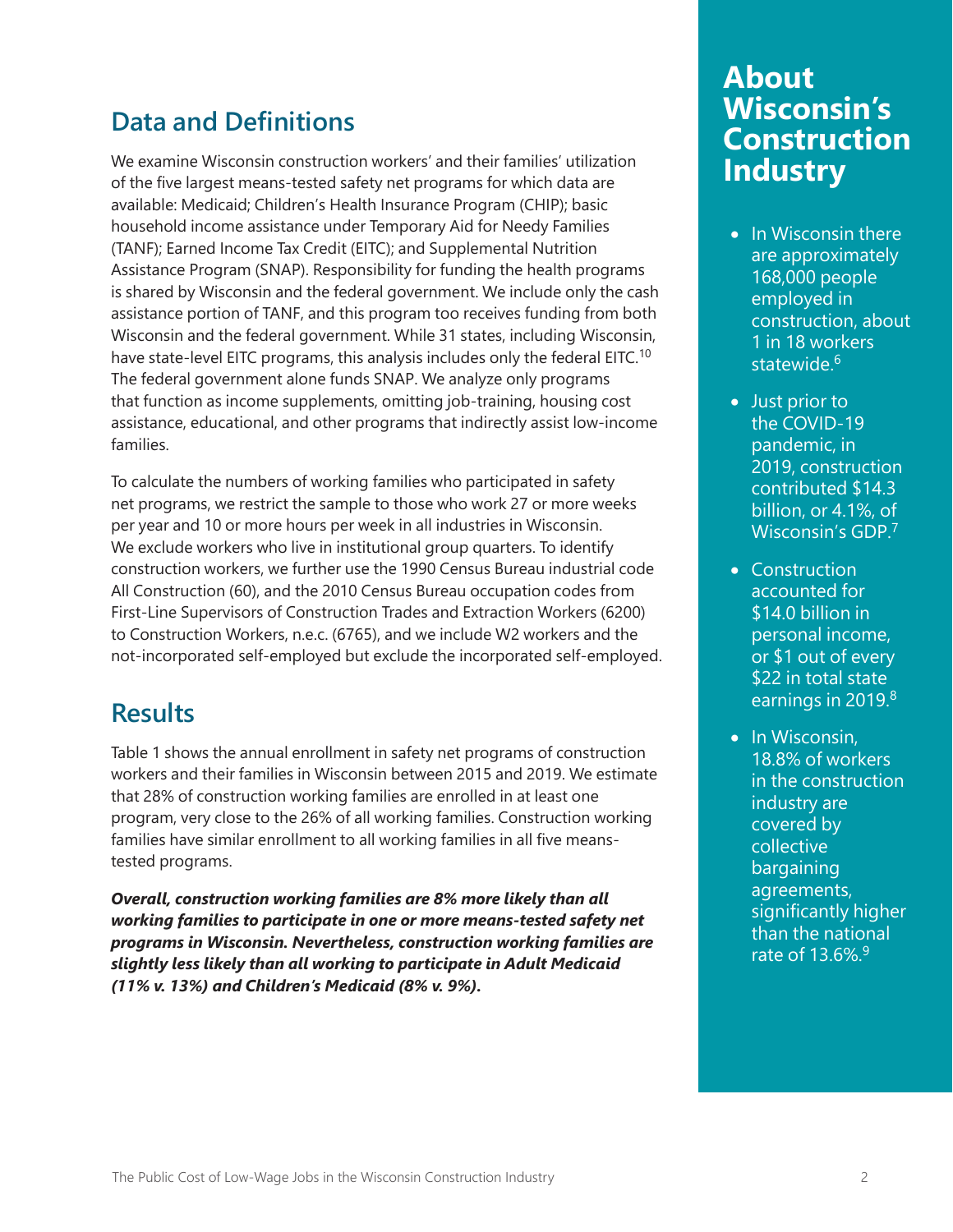#### **Table 1. Annual Enrollment in Safety Net Programs for Working Families, Wisconsin, 2015-2019**

| Program                  | Number of<br><b>Construction Working</b><br><b>Families Enrolled</b> | Share of<br><b>Construction Working</b><br><b>Families Enrolled</b> | <b>Share of</b><br><b>ALL Working</b><br><b>Families Enrolled</b> |
|--------------------------|----------------------------------------------------------------------|---------------------------------------------------------------------|-------------------------------------------------------------------|
| <b>Adult Medicaid</b>    | 12,000                                                               | 11%                                                                 | 13%                                                               |
| Children's Medicaid/CHIP | 9,000                                                                | 8%                                                                  | 9%                                                                |
| <b>EITC</b>              | 17,000                                                               | 15%                                                                 | 15%                                                               |
| TANF                     | $\star$                                                              | 0%                                                                  | 1%                                                                |
| <b>SNAP</b>              | 11,000                                                               | 10%                                                                 | 10%                                                               |
| Any program              | 32,000                                                               | 28%                                                                 | 26%                                                               |

\* indicates enrollment was less than 1,000

Source: Authors' calculations based on the 2015-2019 American Community Survey, 2016–2020 March Current Population Survey, 2019 Occupational Employment Statistics, and administrative data from Medicaid, CHIP, EITC, SNAP, and TANF programs.

Note: The analysis is restricted to workers who work at least 27 weeks in a year and 10 or more hours per week.

Table 2 presents the combined annual expenditures by the State of Wisconsin and the federal government on safety net program usage by construction working families and all working families, again averaged over the years 2015-2019. *In total, \$207 million is spent on safety net program utilization annually by construction working families in Wisconsin.*

#### **Table 2. Annual State and Federal Spending on Safety Net Programs for Working Families, Wisconsin, 2015-2019 (2019 dollars)**

| Program                  | <b>Amount Spent on</b><br><b>Construction Working Families</b> | <b>Amount Spent on</b><br><b>ALL Working Families</b> |
|--------------------------|----------------------------------------------------------------|-------------------------------------------------------|
| <b>Adult Medicaid</b>    | 70,000,000                                                     | 1,407,000,000                                         |
| Children's Medicaid/CHIP | 68,000,000                                                     | 1,045,000,000                                         |
| EITC                     | 41,000,000                                                     | 752,000,000                                           |
| <b>TANF</b>              | 2,000,000                                                      | 44,000,000                                            |
| <b>SNAP</b>              | 26,000,000                                                     | 447,000,000                                           |
| <b>All Programs</b>      | 207,000,000                                                    | 3,725,000,000                                         |

Source: Authors' calculations based on the 2015-2019 American Community Survey, 2016–2020 March Current Population Survey, 2019 Occupational Employment Statistics, and administrative data from Medicaid, CHIP, EITC, SNAP, and TANF programs.

Notes: The analysis is restricted to workers who work at least 27 weeks in a year and 10 or more hours per week. Numbers may not add due to rounding.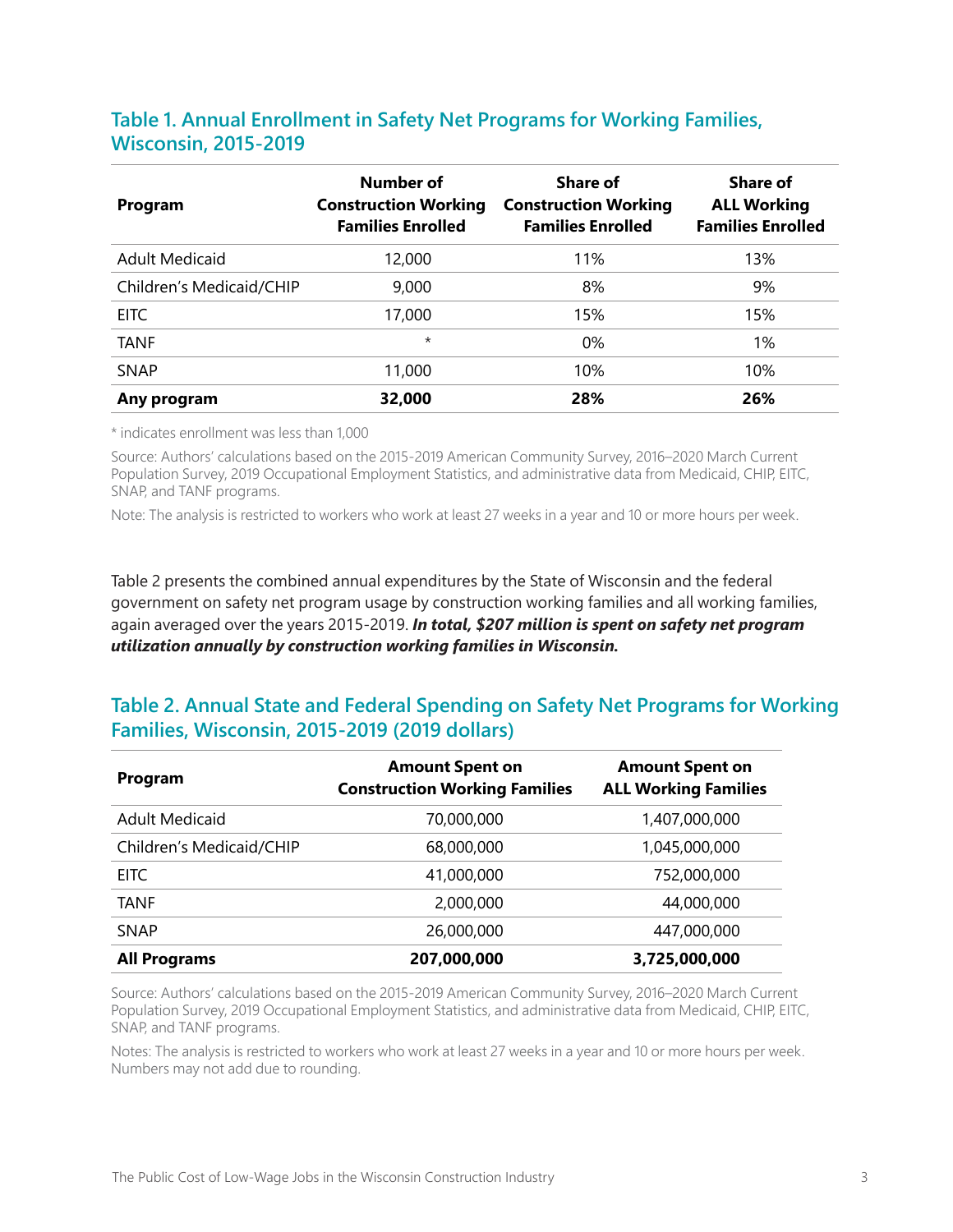<span id="page-3-0"></span>Table 3 presents the health insurance coverage status of construction workers and all workers in Wisconsin. Fifteen percent of construction workers lack insurance coverage. *Construction workers lack health insurance at more than twice the rate of all workers in Wisconsin (15% v. 7%).*

#### **Table 3. Health Insurance Coverage of All Workers and Construction Workers, Wisconsin, 2015-2019**

|                                | <b>Construction Workers</b> | <b>All Workers</b> |
|--------------------------------|-----------------------------|--------------------|
| No health insurance coverage   | 15%                         | 7%                 |
| With health insurance coverage | 85%                         | 93%                |

Source: Authors' analysis of 2015-2019 IPUMS American Community Survey (ACS) data. Note: The analysis is restricted to workers who work at least 27 weeks in a year and 10 or more hours per week.

Determining the full cost of uninsurance in Wisconsin, let alone the cost for uninsured construction workers, is beyond our scope. But in addition to causing hardship for uninsured construction workers, uninsurance creates significant expenses for states, counties, and the federal government. The Kaiser Family Foundation reports that in the years 2015-2017, uncompensated health care costs for the uninsured nationwide averaged \$42.4 billion per year, with the public picking up around 80% of these costs.[11](#page-5-0)

### **Discussion**

The low wages and exploitative practices in the construction industry cause profound hardship for workers and their families. It also costs the public. When employers misclassify their workers or pay them under the table, they are defunding and defrauding government programs, including workers' compensation, Social Security, and Medicare. Overall, misclassification is estimated to cost state and federal coffers at least \$3,000 annually for every worker that is misclassified.<sup>12</sup> A 2021 study found that 10% of the construction workforce in Wisconsin is misclassified or paid off-the-books; these workers earn 31% less in combined wages and fringe benefits, and the state of Wisconsin loses \$40 million in income taxes, unemployment insurance, and workers' compensation premiums.[13](#page-5-0) As a result of these low-road employment practices, some construction working families in Wisconsin earn too little to make ends meet and therefore fall back on the public safety net to make up the difference.

It is important to point out that the numbers provided in this analysis do not fully reflect conditions for construction workers in Wisconsin. Undocumented immigrants currently comprise 13% of the construction workforce nationwide (compared to 5% of the overall US workforce),<sup>14</sup> and with rare exceptions they are ineligible for state and federal assistance.<sup>[15](#page-5-0)</sup> Their working conditions, among the worst in the industry, are not reflected in this analysis.

In most states, general contractors and subcontractors are not liable for—and in fact benefit from payroll fraud found further "down the chain" of subcontractors; these practices continue "with or without the knowledge, assistance or willful ignorance of the owners, developers, general contractors,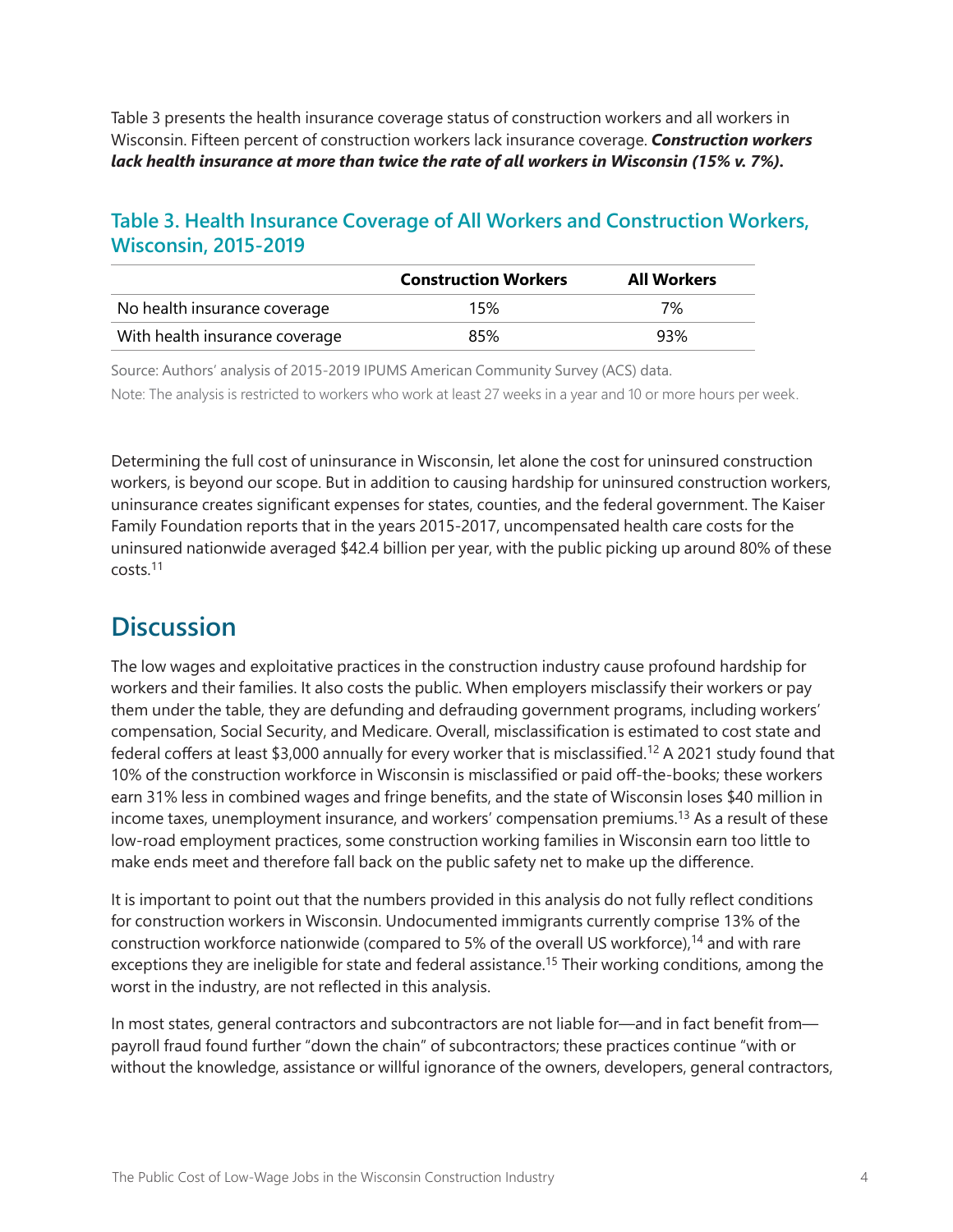<span id="page-4-0"></span>or construction managers.<sup>["16](#page-5-0)</sup> In the absence of legislation preventing these practices, construction workers in Wisconsin should expect to continue to be exploited and cheated, and lawful contractors should expect to find it more and more difficult to compete in the industry.

# **Appendix: Methods**

We mainly rely on four sources of data: the US Census Bureau's American Community Survey (ACS), the March Supplement of the US Bureau of Labor Statistics Current Population Survey (CPS), the US Bureau of Labor Statistics Occupational Employment Statistics (OES), and administrative data from the Medicaid, CHIP, TANF, EITC, and SNAP programs. Medicaid figures exclude aged, blind, and disabled enrollees. The ACS surveys a large number of respondents and asks them about their work history, income, and family structure. The March Supplement of CPS, also known as the Annual Demographic Supplement, asks respondents about receipts of cash and noncash transfer payments during the past year and includes questions about the programs we examine in this analysis.

Survey databases like the ACS and CPS frequently have safety net program utilization counts that differ from program administrative data. We adjusted the CPS so that its program utilization estimates match the program administrative data. The CPS does not provide a large enough sample size to accurately estimate program utilization for construction workers at the state or county levels. The ACS does have sufficient sample size for this analysis but lacks specific questions about program utilization, and its occupational employment counts differ from more accurate data like the OES. On the other hand, while the OES has accurate employment counts for wage workers, it does not include independent contractors. To overcome these issues, we built a model using CPS data to predict program utilization based on income, demographics, and family structure. We then used that model to impute program utilization onto the ACS data. We calculated the ratio of wage workers to non-incorporated selfemployed workers based on the ACS and used it to adjust the OES data for non-incorporated selfemployed workers, and then adjusted the employment counts in the ACS to match the adjusted OES data. Finally, we used that imputed and adjusted ACS data to analyze safety net program utilization in families of construction workers.

For a detailed explanation of methodology, please see Appendix A: Methodology from *Fast Food, Poverty Wages: The Public Cost of Low-Wage Jobs in the Fast-Food Industry*. [17](#page-5-0)

## **Endnotes**

[1](#page-0-0) Ken Jacobs, Kuochih Huang, Jenifer MacGillvary, and Enrique Lopezlira, "The Public Cost of Low-Wage Jobs in the US Construction Industry" (UC Berkeley Labor Center, January 2022), [https://](https://laborcenter.berkeley.edu/the-public-cost-of-low-wage-jobs-in-the-US-construction-industry/) [laborcenter.berkeley.edu/the-public-cost-of-low-wage-jobs-in-the-US-construction-industry/.](https://laborcenter.berkeley.edu/the-public-cost-of-low-wage-jobs-in-the-US-construction-industry/)

[2](#page-0-0) Matthew F. Capece, "Fraudulent Schemes and Violations of Employment, Tax and Other Laws in the Construction Industry" (United Brotherhood of Carpenters, July 16, 2021).

[3](#page-0-0) Russell Ormiston et al., "Rebuilding Residential Construction," in *Creating Good Jobs: An Industry-Based Strategy*, ed. Paul Osterman (Cambridge, MA: MIT Press, 2020), 76.

[4](#page-0-0) Russell Ormiston, Dale Belman, and Mark Erlich, "An Empirical Methodology to Estimate the Incidence and Costs of Payroll Fraud in the Construction Industry," January 2020, [https://stoptaxfraud.](https://stoptaxfraud.net/wp-content/uploads/2020/03/National-Carpenters-Study-Methodology-for-Wage-and-Tax-Fraud-Report-FINAL.pdf) [net/wp-content/uploads/2020/03/National-Carpenters-Study-Methodology-for-Wage-and-Tax-](https://stoptaxfraud.net/wp-content/uploads/2020/03/National-Carpenters-Study-Methodology-for-Wage-and-Tax-Fraud-Report-FINAL.pdf)[Fraud-Report-FINAL.pdf](https://stoptaxfraud.net/wp-content/uploads/2020/03/National-Carpenters-Study-Methodology-for-Wage-and-Tax-Fraud-Report-FINAL.pdf).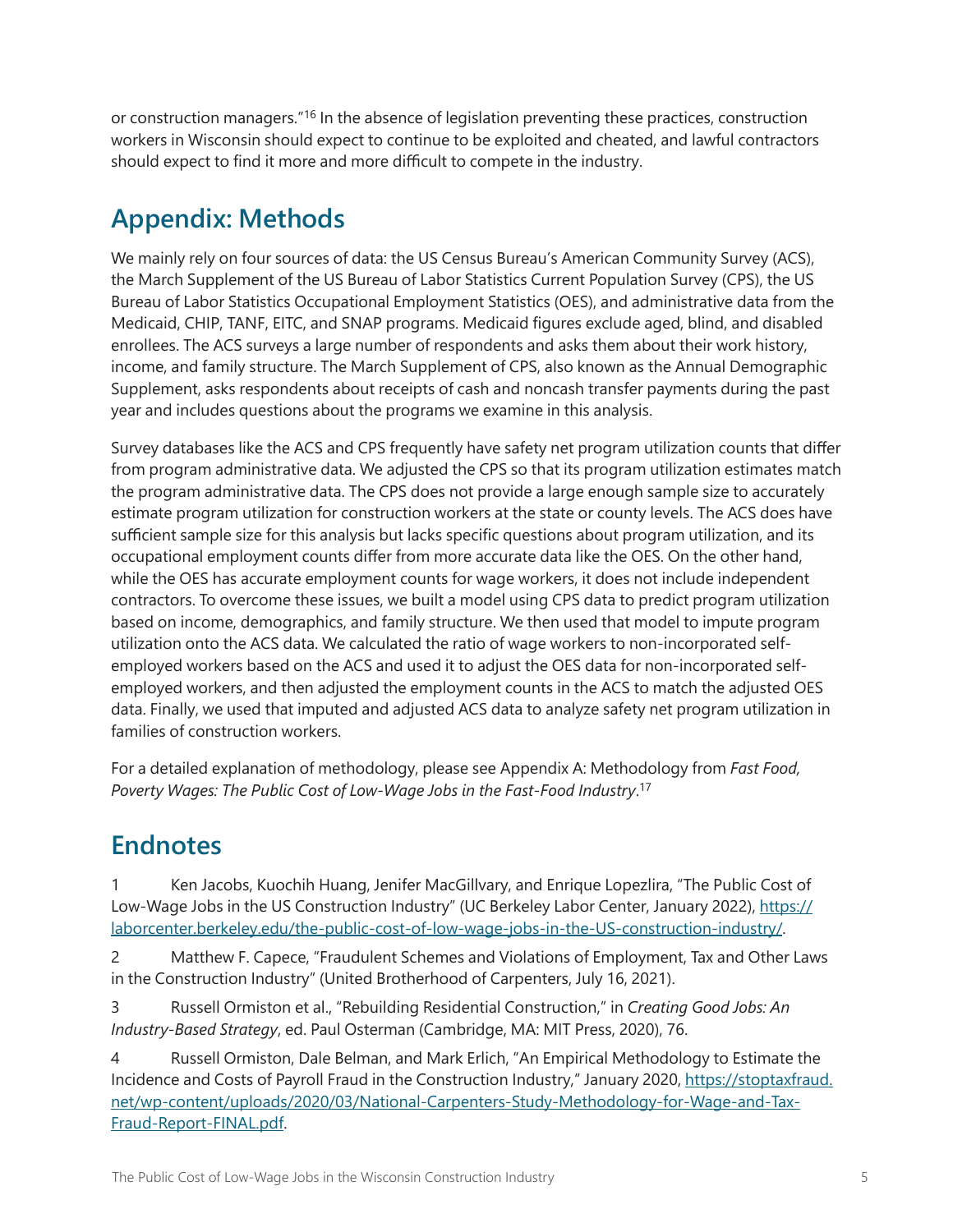<span id="page-5-0"></span>[5](#page-0-0) See our [national study](https://laborcenter.berkeley.edu/the-public-cost-of-low-wage-jobs-in-the-US-construction-industry/) for a short literature review of research on the use of misclassification and other payroll fraud in the construction industry. Jacobs et al., "The Public Cost of Low-Wage Jobs in the US Construction Industry."

[6](#page-1-0) US Census Bureau, ACS 2019 1-year estimates, table [C24070](https://data.census.gov/cedsci/table?q=INDUSTRY%20BY%20CLASS%20OF%20WORKER%20FOR%20THE%20CIVILIAN%20EMPLOYED%20POPULATION%2016%20YEARS%20AND%20OVER&g=0400000US55&tid=ACSDT1Y2019.C24070), Industry By Class Of Worker For The Civilian Employed Population 16 Years And Over. "People employed in construction" excludes selfemployed in own incorporated business workers. Accessed 3/3/2022.

[7](#page-1-0) Bureau of Economic Analysis, [SAGDP2N Gross domestic product \(GDP\) by state 1/](https://apps.bea.gov/iTable/iTable.cfm?reqid=70&step=30&isuri=1&year_end=-1&acrdn=1&classification=naics&state=0&yearbegin=-1&unit_of_measure=levels&major_area=0&area=01000,02000,04000,05000,06000,08000,09000,10000,11000,12000,13000,15000,16000,17000,18000,19000,20000,21000,22000,23000,24000,25000,26000,27000,28000,29000,30000,31000,32000,33000,34000,35000,36000,37000,38000,39000,40000,41000,42000,44000,45000,46000,47000,48000,49000,50000,51000,53000,54000,55000,56000&year=2019&tableid=505&category=1505&area_type=0&statistic=1,11), accessed 3/3/2022.

[8](#page-1-0) U.S. Bureau of Economic Analysis, **SAINC5N Personal Income by Major Component and** [Earnings by NAICS Industry 1/](https://apps.bea.gov/iTable/iTable.cfm?reqid=70&step=30&isuri=1&major_area=0&area=01000,02000,04000,05000,06000,08000,09000,10000,11000,12000,13000,15000,16000,17000,18000,19000,20000,21000,22000,23000,24000,25000,26000,27000,28000,29000,30000,31000,32000,33000,34000,35000,36000,37000,38000,39000,40000,41000,42000,44000,45000,46000,47000,48000,49000,50000,51000,53000,54000,55000,56000&year=2019&tableid=28&category=428&area_type=0&year_end=-1&classification=naics&state=0&statistic=10,400&yearbegin=-1&unit_of_measure=levels), accessed 3/3/2022.

[9](#page-1-0) "Union Membership and Coverage Database from the CPS," [http://www.unionstats.com.](http://www.unionstats.com) Due to the small sample size, we averaged collective bargaining coverage in Wisconsin for the years 2018- 2020.

[10](#page-1-0) Samantha Waxman and Iris Hinh, "States Can Adopt or Expand Earned Income Tax Credits to Build Equitable, Inclusive Communities and Economies" (Center on Budget and Policy Priorities, February 24, 2022), [https://www.cbpp.org/research/state-budget-and-tax/states-can-adopt-or](https://www.cbpp.org/research/state-budget-and-tax/states-can-adopt-or-expand-earned-income-tax-credits-to-build)[expand-earned-income-tax-credits-to-build.](https://www.cbpp.org/research/state-budget-and-tax/states-can-adopt-or-expand-earned-income-tax-credits-to-build)

[11](#page-3-0) Teresa A. Coughlin, Haley Samuel-Jakubos, and Rachel Garfield, "Sources of Payment for Uncompensated Care for the Uninsured" (Kaiser Family Foundation, April 6, 2021), [https://www.kff.](https://www.kff.org/uninsured/issue-brief/sources-of-payment-for-uncompensated-care-for-the-uninsured/) [org/uninsured/issue-brief/sources-of-payment-for-uncompensated-care-for-the-uninsured/](https://www.kff.org/uninsured/issue-brief/sources-of-payment-for-uncompensated-care-for-the-uninsured/).

[12](#page-3-0) Sara Hinkley, Annette Bernhardt, and Sarah Thomason, "Race to the Bottom: How Low‐Road Subcontracting Affects Working Conditions in California's Property Services Industry" (UC Berkeley Center for Labor Research and Education, March 8, 2016), [http://laborcenter.berkeley.edu/race-to](http://laborcenter.berkeley.edu/race-to-the-bottom/)[the-bottom/.](http://laborcenter.berkeley.edu/race-to-the-bottom/)

[13](#page-3-0) Nathaniel Goodell and Frank Manzo, "The Costs of Wage Theft and Payroll Fraud in the Construction Industries of Wisconsin, Minnesota, and Illinois: Impacts on Workers and Taxpayers" (Midwest Economic Policy Institute, and Illinois Economic Policy Institute, January 14, 2021), [https://](https://midwestepi.files.wordpress.com/2020/10/mepi-ilepi-costs-of-payroll-fraud-in-wi-mn-il-final.pdf) [midwestepi.files.wordpress.com/2020/10/mepi-ilepi-costs-of-payroll-fraud-in-wi-mn-il-final.pdf.](https://midwestepi.files.wordpress.com/2020/10/mepi-ilepi-costs-of-payroll-fraud-in-wi-mn-il-final.pdf)

[14](#page-3-0) CPWR – The Center for Construction Research and Training, "The Construction Chart Book: The U.S. Construction Industry and Its Workers, Sixth Edition," February 2018, [https://www.cpwr.com/](https://www.cpwr.com/wp-content/uploads/publications/The_6th_Edition_Construction_eChart_Book.pdf) [wp-content/uploads/publications/The\\_6th\\_Edition\\_Construction\\_eChart\\_Book.pdf](https://www.cpwr.com/wp-content/uploads/publications/The_6th_Edition_Construction_eChart_Book.pdf).

[15](#page-3-0) Undocumented immigrants have long been excluded from receiving assistance from federal benefit programs, except under specific circumstances. For more information see: National Immigration Law Center, Overview of Immigrant Eligibility for Federal Programs, [https://www.nilc.org/](https://www.nilc.org/issues/economic-support/table_ovrw_fedprogs/) [issues/economic-support/table\\_ovrw\\_fedprogs/.](https://www.nilc.org/issues/economic-support/table_ovrw_fedprogs/)

[16](#page-4-0) Capece, "Fraudulent Schemes and Violations of Employment, Tax and Other Laws in the Construction Industry."

[17](#page-4-0) Sylvia A. Allegretto et al., "Fast Food, Poverty Wages: The Public Cost of Low-Wage Jobs in the Fast-Food Industry," October 15, 2013, [http://laborcenter.berkeley.edu/fast-food-poverty-wages-the](http://laborcenter.berkeley.edu/fast-food-poverty-wages-the-public-cost-of-low-wage-jobs-in-the-fast-food-industry/)[public-cost-of-low-wage-jobs-in-the-fast-food-industry/](http://laborcenter.berkeley.edu/fast-food-poverty-wages-the-public-cost-of-low-wage-jobs-in-the-fast-food-industry/).